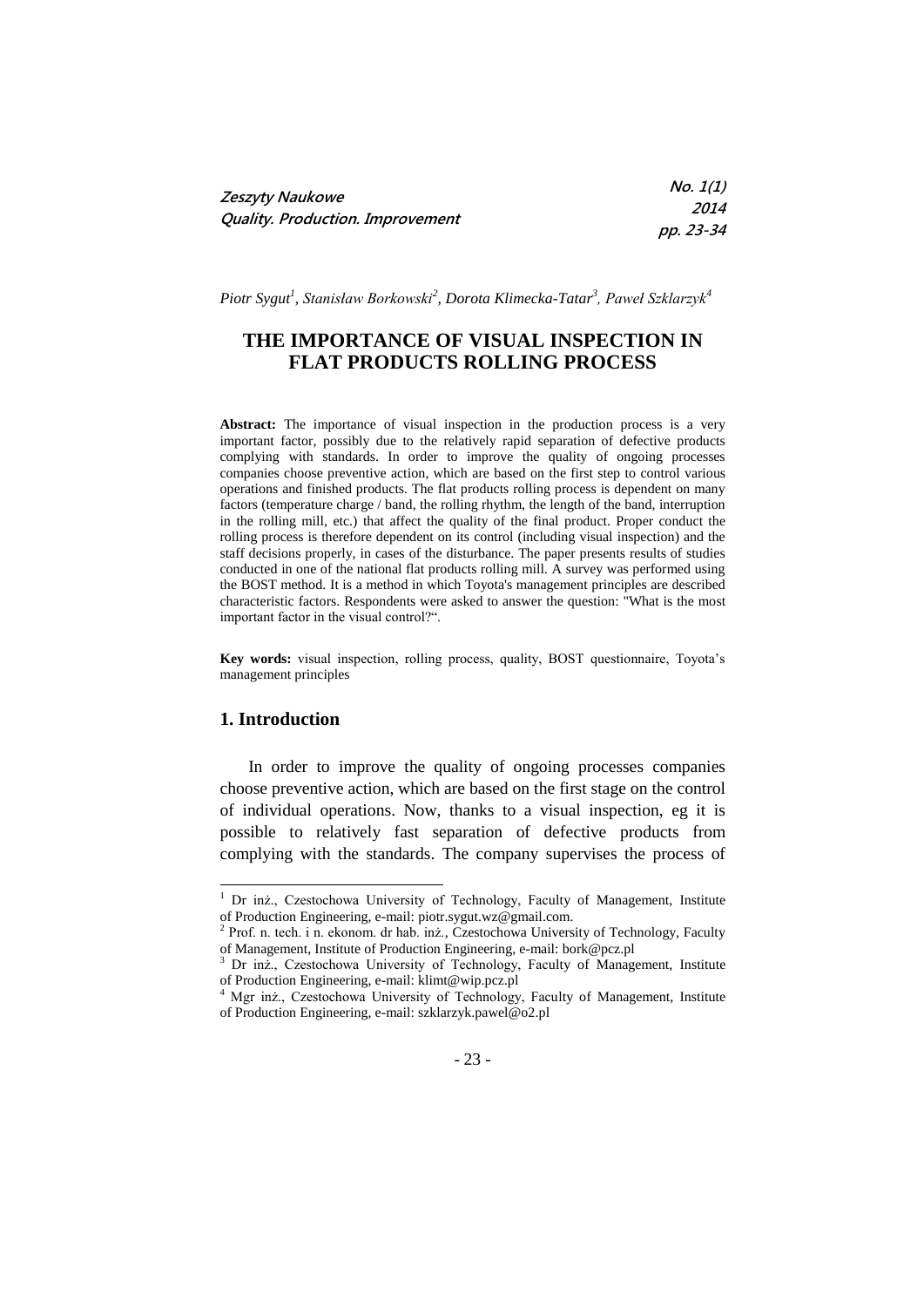| <b>Zeszyty Naukowe</b>                  | No. 1(1)    |
|-----------------------------------------|-------------|
|                                         | <i>2014</i> |
| <b>Quality. Production. Improvement</b> | pp. 23-34   |

product quality control specialists perform Quality Assurance (BORKOWSKI S., KONSTANCIAK M., JAGUSIAK M. 2011, BORKOWSKI S., SYGUT P., MIELCZAREK K. 2011, BORKOWSKI S. 2012, BORKOWSKI S. 2012, ŁUNARSKI J. 2008).

The main types of inspections undertaken in enterprises include mainly (ŁUNARSKI J. 2008):

- − control input or preoperative as it relates to internal and external supply, and its range depends mainly on the relationship with suppliers (in the absence of inconvenience control at this stage can be reduced to a minimum),
- − control in manufacturing processes or operations conducted by the operator by means of appropriate equipment, automatic and interoperational performed on separate positions by appropriately qualified and trained in this field controllers,
- − final inspection or postoperative involving the examination of specific parameters or characteristics of the product after completion of the process.

On the other hand in terms of the ways in which the control can be divided into the following types:

- − destructive inspection carried out on special samples produced at the same time with real products, under identical conditions, or by random sampling,
- − uses non-destructive control of various types of measurement methods (eg. surface quality, the length of the angle) and kept on the parts catalog.

According to the distribution of the number of measured features distinguishes the following types of controls:

- − one hundred percent (full),
- − random variable with the process,
- − random aimed at releasing the batch of finished products.

A very important indication of the conduct of sampling is that the principles of mathematical statistics and the principle of random sampling, otherwise the control proves ineffective. Sampling is based on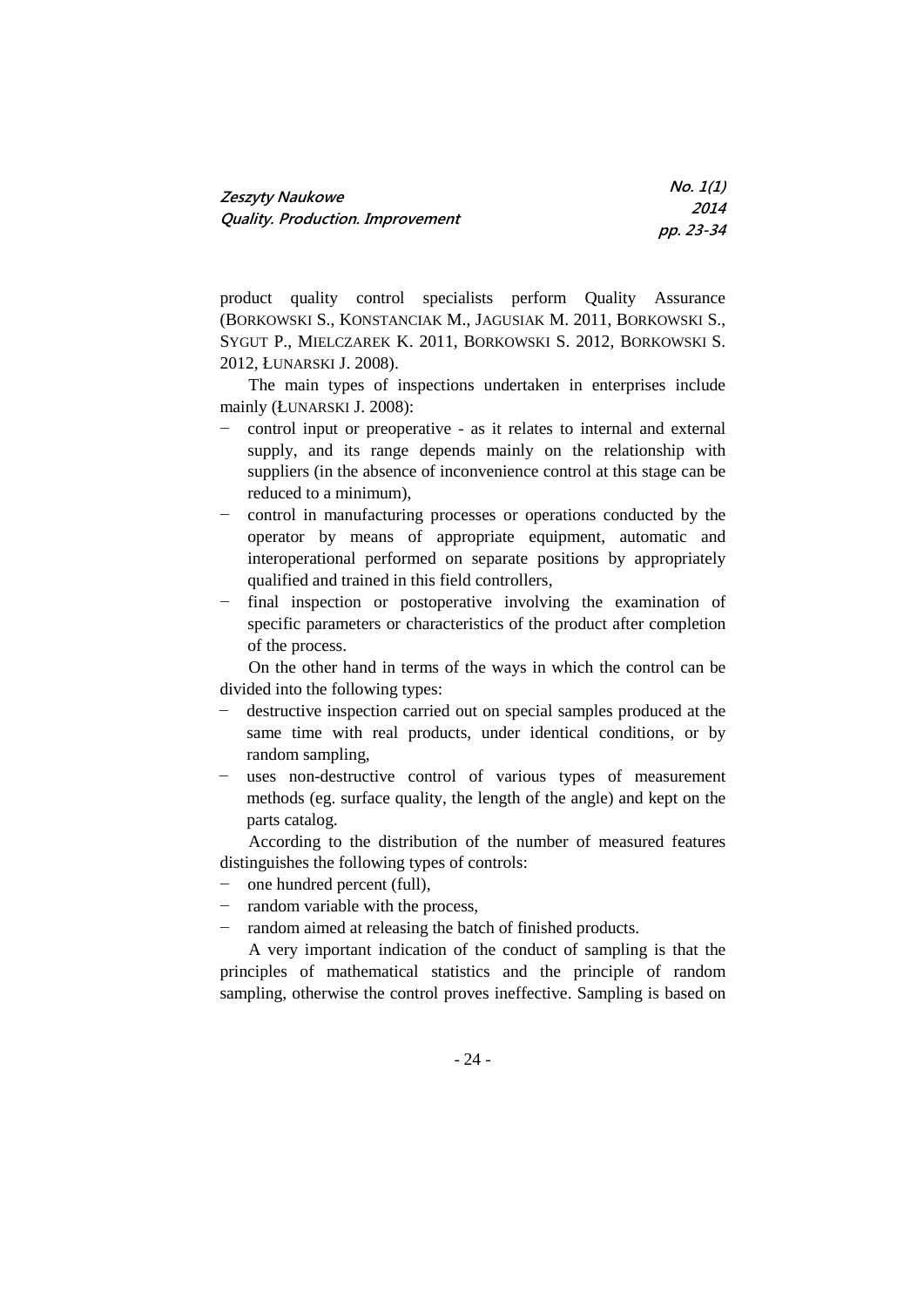| Zeszyty Naukowe                         | No. 1(1)    |
|-----------------------------------------|-------------|
|                                         | <i>2014</i> |
| <b>Quality. Production. Improvement</b> | pp. 23-34   |

the verification of randomly selected products and on this basis, decisions are made regarding the possibility of release specific deliverable or her arrest (ŁUNARSKI J. 2008).

The product life cycle usually divided into the following forms of quality control (HAMROL A. 2005):

- the design stage of the product consists of assessing the compatibility of the resulting material the requirements of the clients or designers; usually relies on the use of comparative research market,
- the design stage of the process the task is to verify the effectiveness of the methods used in obtaining the quality established in the project are the most common methods of simulation,
- the stage of manufacture of the product its purpose is to examine the compatibility achieved partial product quality requirements enshrined in the design documentation.

The rolling process of flat products is realized in the rolling mills, steel mills which are departments or independent economic entities, equipped with complex machines and devices designed to implement this kind of process and perform other technological operations. Main division rolling mill depends on the temperature at which the process is carried out, so we can distinguish hot and cold rolling mills. In addition, mills divided according to the type produced assortment and the arrangement of rolling mills and their mutual cooperation (DYJA H., MRÓZ S., SYGUT P., SYGUT M. 2012, SYGUT P. 2013). Hence the quality of rolled products depends on many factors (temperature charge/ band, the rolling rhythm, the length of the band, interruption in the rolling mill, etc.) (DYJA H., MRÓZ S., SYGUT P., SYGUT M. 2012, MRÓZ S., LABER K., SYGUT P., DYJA H. 2013, MRÓZ S., LABER K., SYGUT P., DYJA H. 2012, SYGUT P., LABER K., BORKOWSKI S. 2012, SYGUT P. 2013). Proper conduct the rolling process is therefore dependent on its control (including visual inspection) and the staff decisions properly in cases of appearance the disturbances (SYGUT P., KLIMECKA-TATAR D.,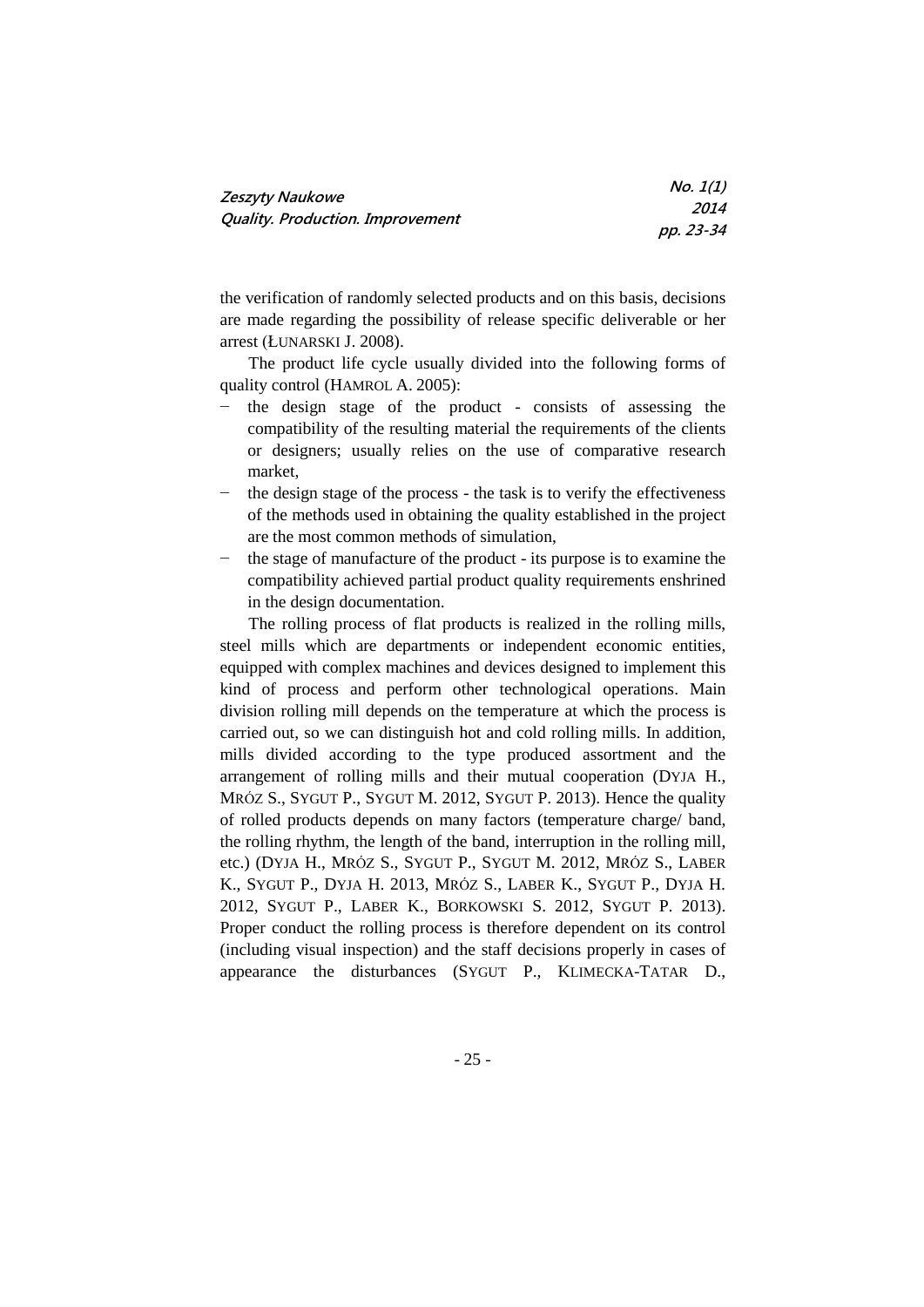|                                         | No. 1(1)  |
|-----------------------------------------|-----------|
| Zeszyty Naukowe                         | 2014      |
| <b>Quality. Production. Improvement</b> | pp. 23-34 |

SZKLARZYK P. 2013, SZKLARZYK P., KLIMECKA-TATAR D., SYGUT P. 2013).

# **2. BOST survey results**

A survey was performed using the method of BOST (BORKOWSKI S. 2012A, BORKOWSKI S. 2012B). It is a method in which Toyota's management principles are described characteristic factors. With a full list of questions contained in the questionnaire BOST has been selected one question, on the basis of which it was made the analysis of the company. The survey was completed by employees of the company in the steel sector in Poland. Respondents were asked to answer the question: What is the most important factor in visual inspection (E7). The task of the respondents was their choice to enter a number between 1 - 6, with 6 marked the most important factor (Tab. 1).

| <b>Indicating the</b><br>factors |                                    | <b>Evaluation</b> |
|----------------------------------|------------------------------------|-------------------|
| $\mathbf{CS}$                    | Clean, order                       |                   |
| EP                               | Flow                               |                   |
| TI                               | Information boards                 |                   |
| UP                               | Participation in production places |                   |
| MЕ                               | Monitoring                         |                   |
| GW                               | Graphical presentation of results  |                   |

*Table 1. Answers to the question: "What is the most important factor in the control of visual?" According to the survey BOST*

*Source: own study*

Table 2 shows the numerical summary of the judgments, the factors E7 area in six-rating scale derived from respondents' answers.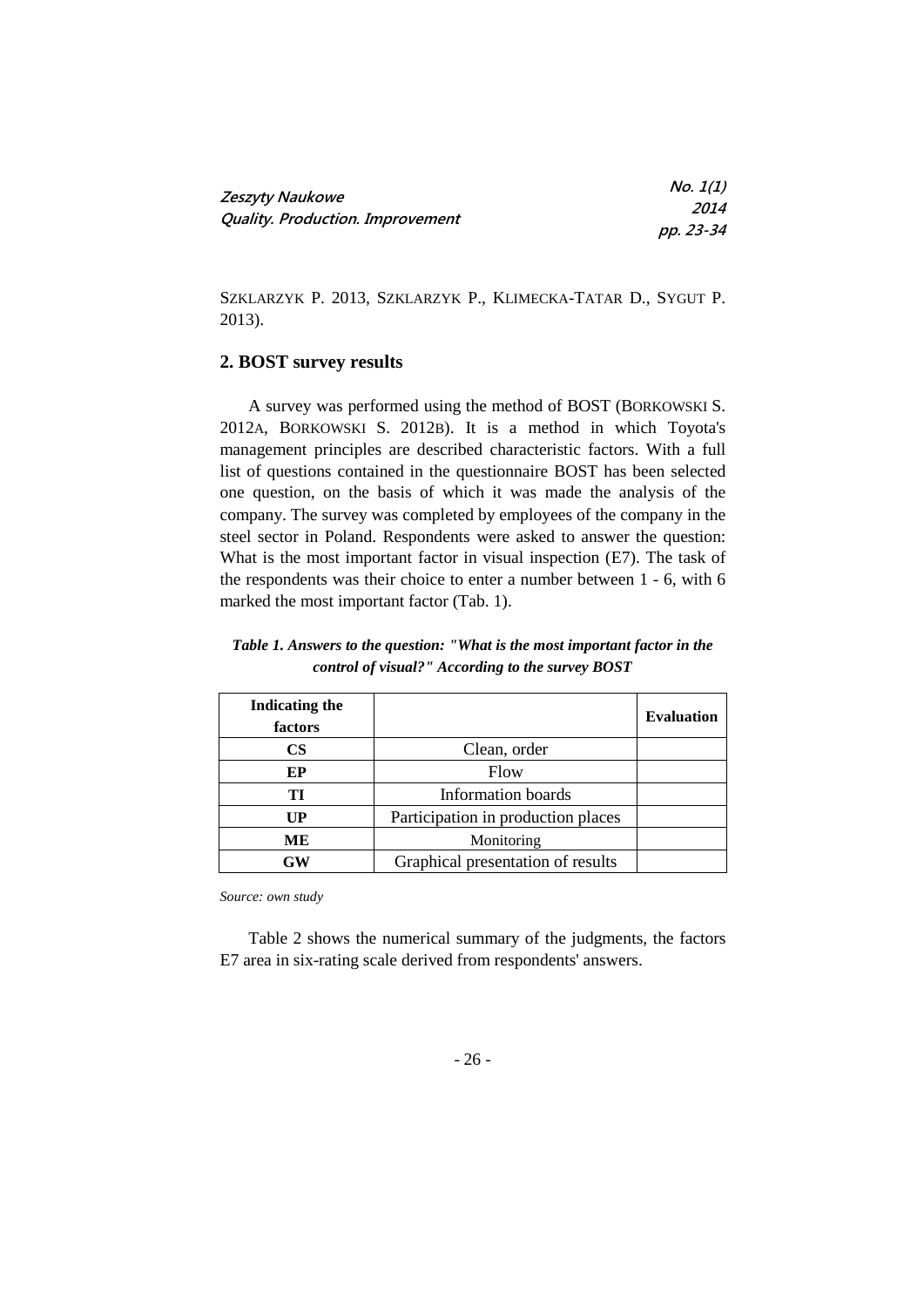| Zeszyty Naukowe                  | No. 1(1)    |
|----------------------------------|-------------|
| Quality. Production. Improvement | <i>2014</i> |
|                                  | pp. 23-34   |

|                   | Indicating the factors' |    |    |    |           |           |
|-------------------|-------------------------|----|----|----|-----------|-----------|
| <b>Evaluation</b> | $\mathbf{CS}$           | EP | TI | UP | <b>ME</b> | <b>GW</b> |
|                   |                         |    |    |    |           |           |
|                   |                         |    |    |    |           |           |
|                   |                         |    |    |    |           |           |
|                   |                         |    |    |    |           |           |
|                   |                         |    |    |    |           |           |
|                   |                         |    |    |    |           |           |

## *Table 2. Principle 7. Numerical combination of the factors' importance evaluation for E7 area*

*Source: own study*

In turn, the structure as the percentage ratings of validity factors E7 region are shown in Table 3.

| Table 3. Principle 7. Evaluation structure [%] of the factors' importance for |
|-------------------------------------------------------------------------------|
| E7 area                                                                       |
|                                                                               |

|                   | <b>Indicating the factors'</b> |       |       |       |       |           |
|-------------------|--------------------------------|-------|-------|-------|-------|-----------|
| <b>Evaluation</b> | $\mathbf{CS}$                  | EP    | TI    | UP    | MЕ    | <b>GW</b> |
|                   |                                |       | 11.11 | 16.67 | 27.78 | 44.44     |
| 2                 | 5.56                           | 16.67 | 27.78 | 11.11 | 16.67 | 22.22     |
| 3                 | 33.33                          | 27.78 | 22.22 |       | 11.11 | 5.56      |
|                   | 16.67                          | 5.56  | 27.78 | 27.78 | 11.11 | 11.11     |
|                   | 5.56                           | 38.89 | 5.56  | 5.56  | 33.33 | 11.11     |
|                   | 38.89                          | 11.11 | 5.56  | 38.89 |       | 5.56      |

*Source: own study*

On the basis of the results of research using BOST survey noted that the most important factor in the control of the respondents have identified visual flow and cleanliness and order . Distribution of votes on the impact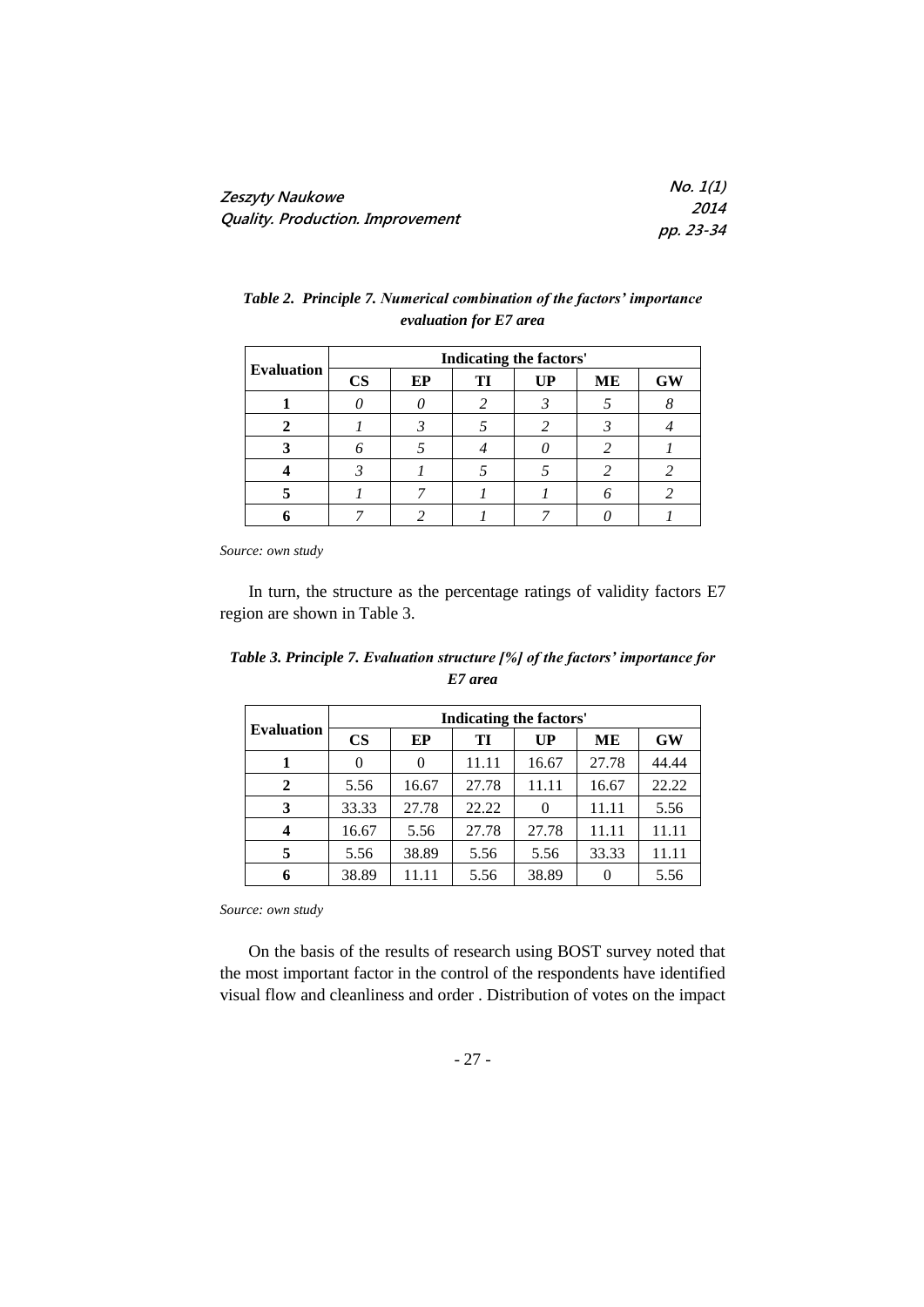| Zeszyty Naukowe                  | No. 1(1)    |
|----------------------------------|-------------|
|                                  | <i>2014</i> |
| Quality. Production. Improvement | pp. 23-34   |

of various factors on visual inspection is shown in the graphs radar (Fig. 1).



*Fig. 1. Principle 7. Radar graphs - evaluation structure of the factors' importance for E7 area: a) CS, b) EP, c) TI, d) UP, e) ME, f) GW, g) average. Source: own study*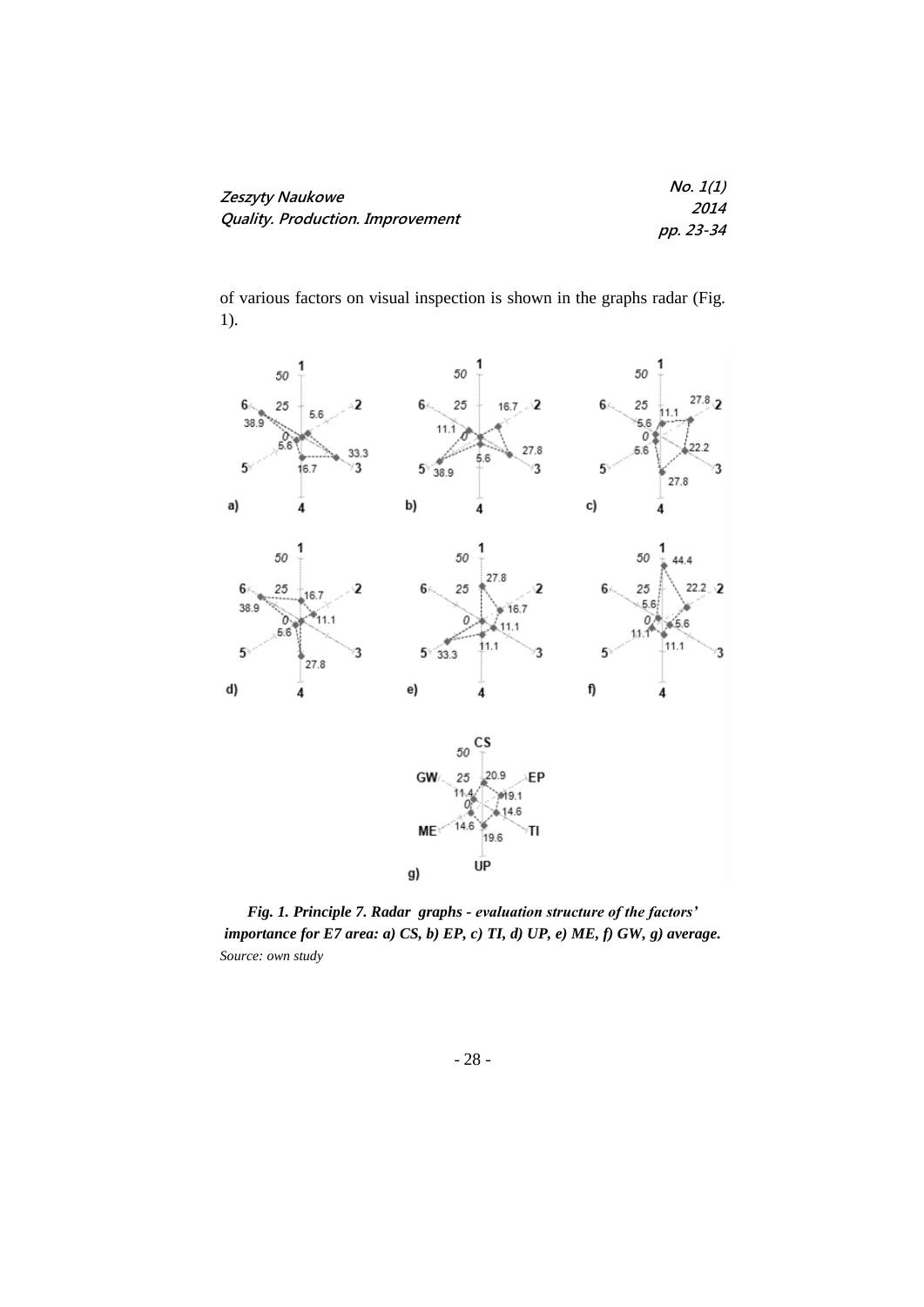| <b>Zeszyty Naukowe</b>                  | No. 1(1)    |
|-----------------------------------------|-------------|
|                                         | <i>2014</i> |
| <b>Quality. Production. Improvement</b> | pp. 23-34   |

When assessing the validity of the factor: cleanliness and order (CS) appearing in Figure 1a can be seen that the most common assessment was 6 with 38.9 % share of the total . Subsequently 33.3 % of the total admitted rated 3, while 16.7 % rated 4. Evaluation 5 was given in 5.6%, while there was no assessment 1.

While taking into account factors: flow (EP) (Fig. 1b ) can be noted that 38.9% of respondents indicated on a rating of 5, while 27.8% marked the third assessment. Evaluation 2 and 6 are allocated at a level of 16.7 % and 11.1%. None of the respondents not allocated assessment 1, and 5.6 % indicated an assessment of 4.

Focusing on the factor: information boards (TI) (Fig. 1c) can be stated that the most popular articles were 2 and 4, with 27.8 % share each, and grade 3, which in turn indicated 22.2 % of the surveyed employees. Evaluation 1 was given to 11.1 % of the total responses. Least likely respondents marked Rating: 5 and 6, because in each case the same amount of votes , it is 5.6%.

Analysing the results of the data presented in Figure 1d, participation in production (UP) received a rating of 5 majority (38.9 % of the total). A relatively large number of votes was also addressed in the assessment of 1 (27.8 %). The other ratings were characterized by participation, in turn, the following: evaluation of 2 - 16.7 %, evaluation 1 and 4 - 11.1% each in turn. There were however in no case indicate the assessment 6.

The data in Figure 1e shows in turn that, when assessing the validity of the monitoring agent (ME) was dominated by two extreme groups of ratings, namely: grade 5 - 33.3 %, and 1 - 27.8 %. There were however of assessment 6.

When assessing the validity of the factor graphical presentation of results (GW) (Fig. 1f ) can be noted that the assessment was by far the dominant one (44.44 %). Another note, it pointed to the employees was 2 (22.2 %). Respondents for this factor rarely used high grades: 6 - 5.6%, 4 and 5 - 11.1%, and 3 - 5.6%.

According to the data presented in Figure 1g shows that for 20.9% of employees participating in the survey the most important factor is the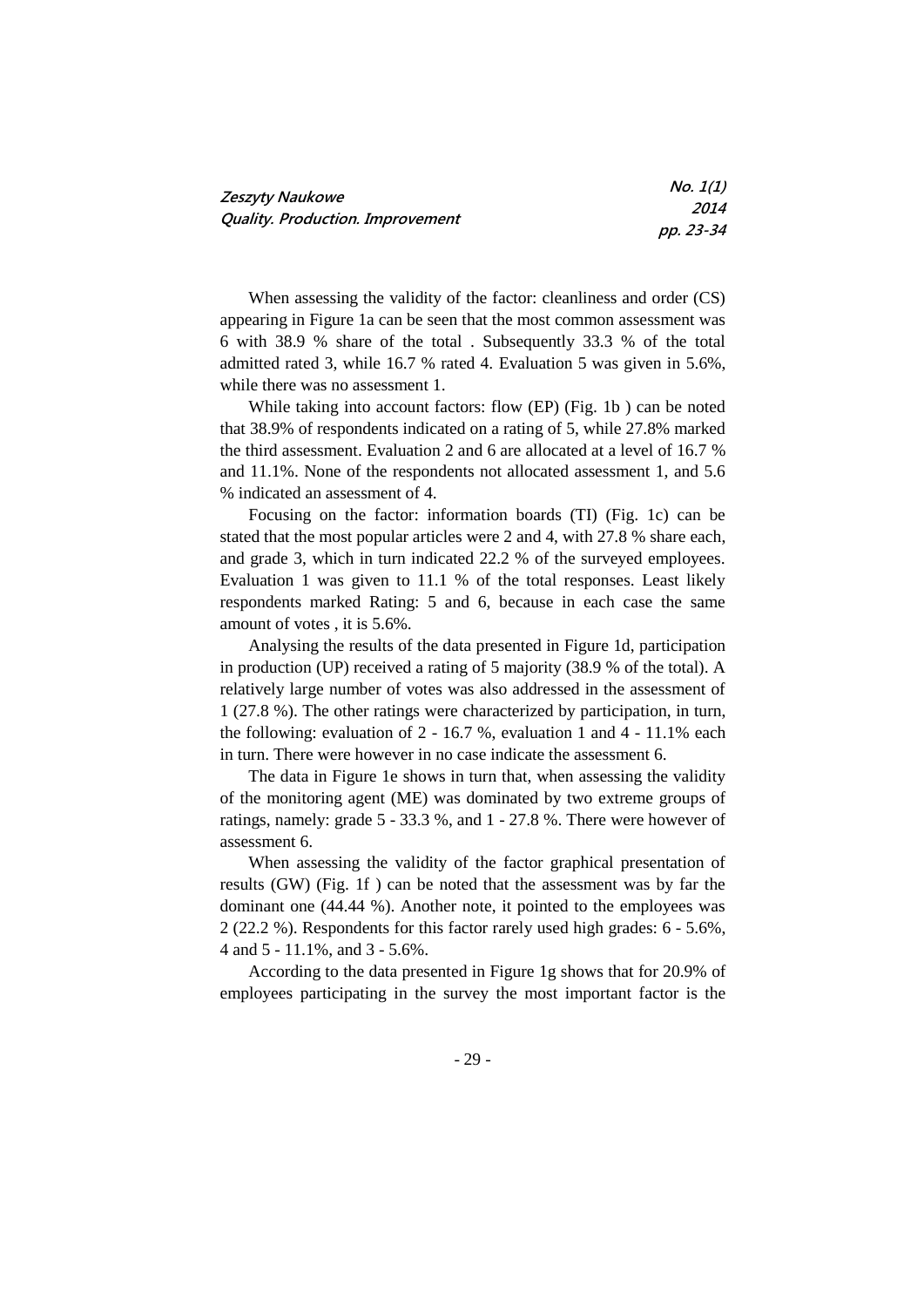| <b>Zeszyty Naukowe</b>           | No. 1(1)    |
|----------------------------------|-------------|
|                                  | <i>2014</i> |
| Quality. Production. Improvement | pp. 23-34   |

cleanliness, order, for 19, 6% participation in places production, while for 19.1% of the flow. Received the lowest marks while the graphical presentation of the results of the 11.4% share of the votes and 14.6% of agents monitoring and information boards.

Figure 2 shows graphically the results of studies that allow comparison of both medium as well as the standard deviation and variance, and coefficients: skewness, variation and kurtosis for individual factors belonging to the area of E7.

Considering factors as statistical evaluations E7 area in this enterprise, it can be concluded that, taking into account the average (Fig. 2a) was rated highest factor cleanliness and order (average 4.39), while the least important was a graphical presentation of the results (average 2.39).

In the case of the standard deviation (Fig. 2b), the most important factor turned out to participate in production places showed its the highest level (1.94), while the evaluation factor signboards were most similar to each other (1.35). Deviation quartered  $(Qx)$ , characterized by statistically 50% of the value of the central set also has the highest value (3.00) for the evaluation of the same factor as the standard deviation.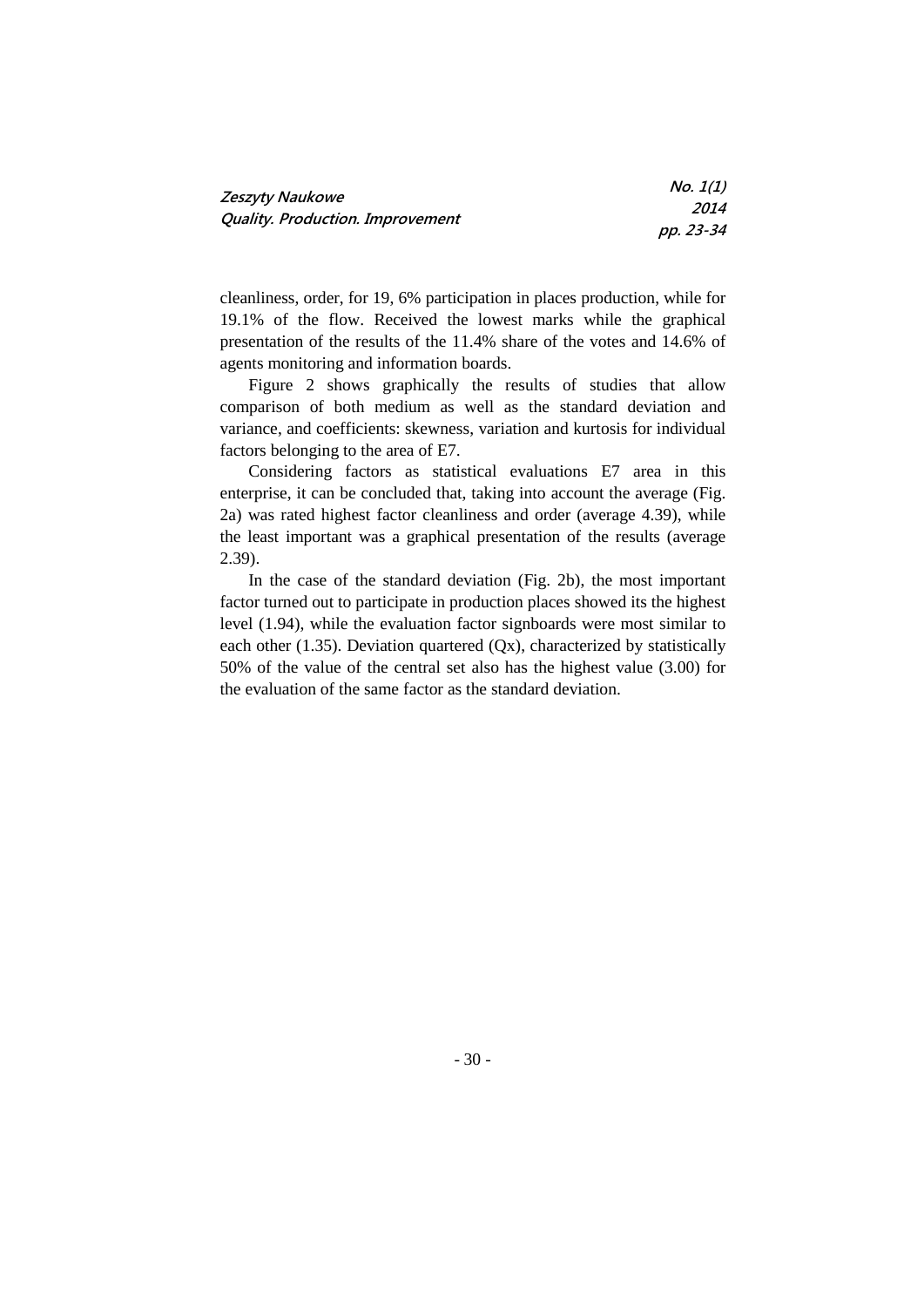

**No. 1(1) 2014 pp. 23-34**



*Fig. 2. Principle 7. Comparison: a) average, b) standard deviation, c) variance, d) coefficient of variation, e) skewness, f) kurtosis for E7 area factors. Source: own study*

The coefficient of variation (Fig. 2d) shows that the number of ratings for the entire scale was at a similar level most for the factor graphical presentation of the results (71%). Number of ratings factor validity of cleanliness, order the most was varied group of subjective factors (38%). The data in Figure 2e show that the ratings obtained for two sets of parameters (the symbols TI and GW) showed a left skewness, but all are more flattened than the set normal (Fig. 2f).

### **5.3. Conclusion**

Over the past few years we have seen a deepening crisis steel industry. On the one hand, in its current form, the world can not function without steel products, on the other hand, competition is huge. Therefore,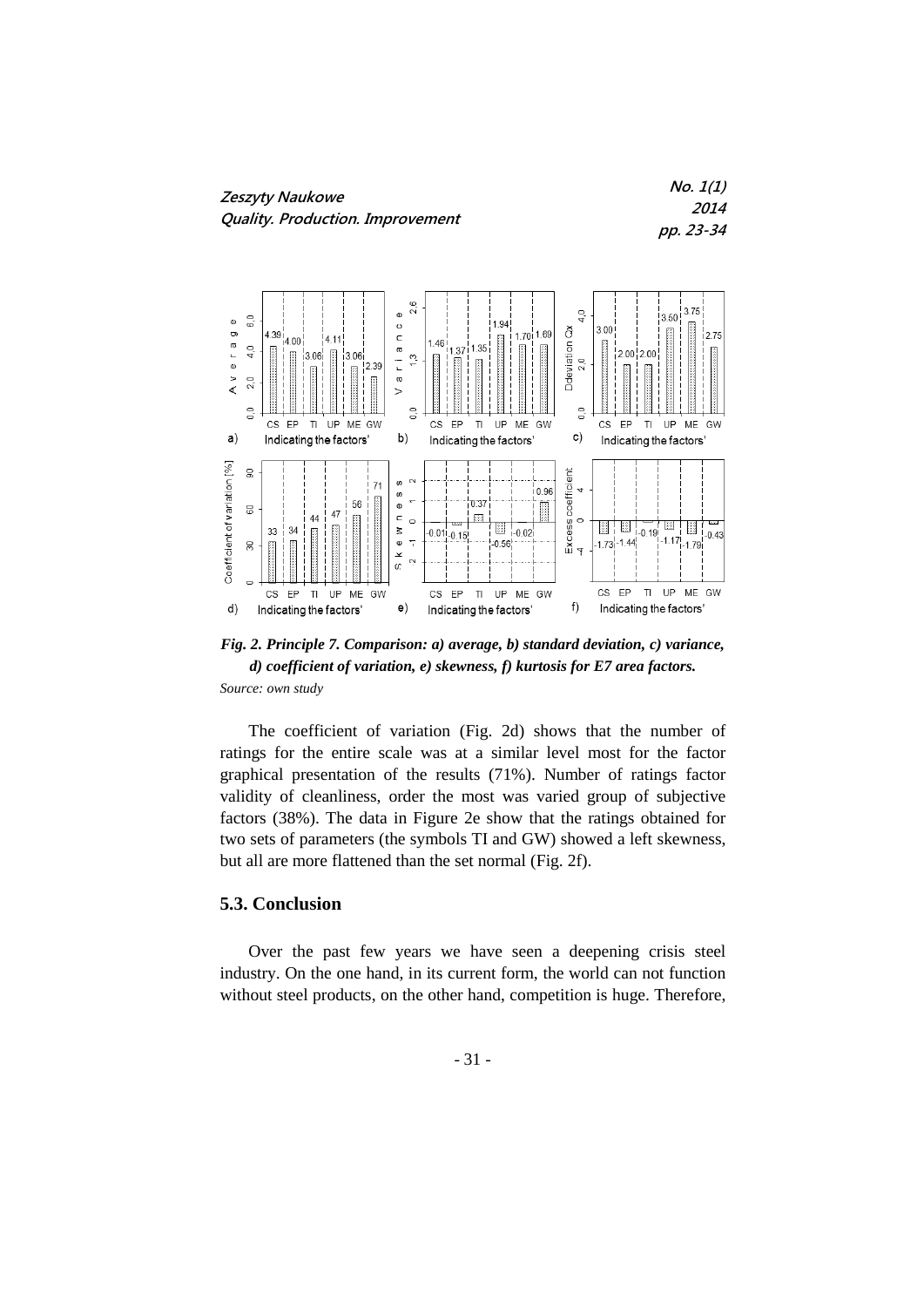| Zeszyty Naukowe<br>Quality. Production. Improvement | No. 1(1)    |
|-----------------------------------------------------|-------------|
|                                                     | <i>2014</i> |
|                                                     | pp. 23-34   |

the only chance of metallurgical enterprises to increase their competitiveness by improving the quality of the product. At the moment decreasing demand is natural lowering prices of their goods, but the production costs can be reduced only to a specified threshold, while the right path beyond the price tag is targeting to increase its level of quality. In the process of rolling flat products quality control is an essential element, of which the one component of the whole process is a visual inspection. During the work has been thoroughly analyzed the importance of the process of control. The research results of the BOST survey found that during the visual inspection in the process of rolling flat products the most important elements are: cleanliness, order (in the understanding of 5S practices) and participation in production places. Examined the company presents a high level of quality of our products and delivery of services, but there are areas that require continuous monitoring. In the current phase of the suggested solution for the company would invest in a wide-ranging quality, because only through continuous improvement is possible to eliminate competition and gain a competitive advantage in the market.

### **Bibliography**

- 1. BORKOWSKI S., KONSTANCIAK M., JAGUSIAK M. 2011. *Standaryzacja i kontrola wizualna jako podstawa ciągłej poprawy w wybranym przedsiębiorstwie.* Wybrane zagadnienia produkcji i zarządzania w przedsiębiorstwie. Pr. zbior. pod red. Jerzego Siwki. Wyd.WIPMiFS PCzęst. Częstochowa.
- 2. BORKOWSKI S., SYGUT P., MIELCZAREK K. 2011. *Functioning of the controls automotive parts production. Toyotarity*. Control in organizations. Editing and Scientific Elaboration Borkowski S., Czajkowska A. Publisher Yurii V. Makovetsky. Dnipropetrovsk.
- 3. BORKOWSKI S. 2004. *Mierzenie poziomu jakości*. Wydawnictwo Wyższej Szkoły Zarządzania i Marketingu w Sosnowcu. Sosnowiec.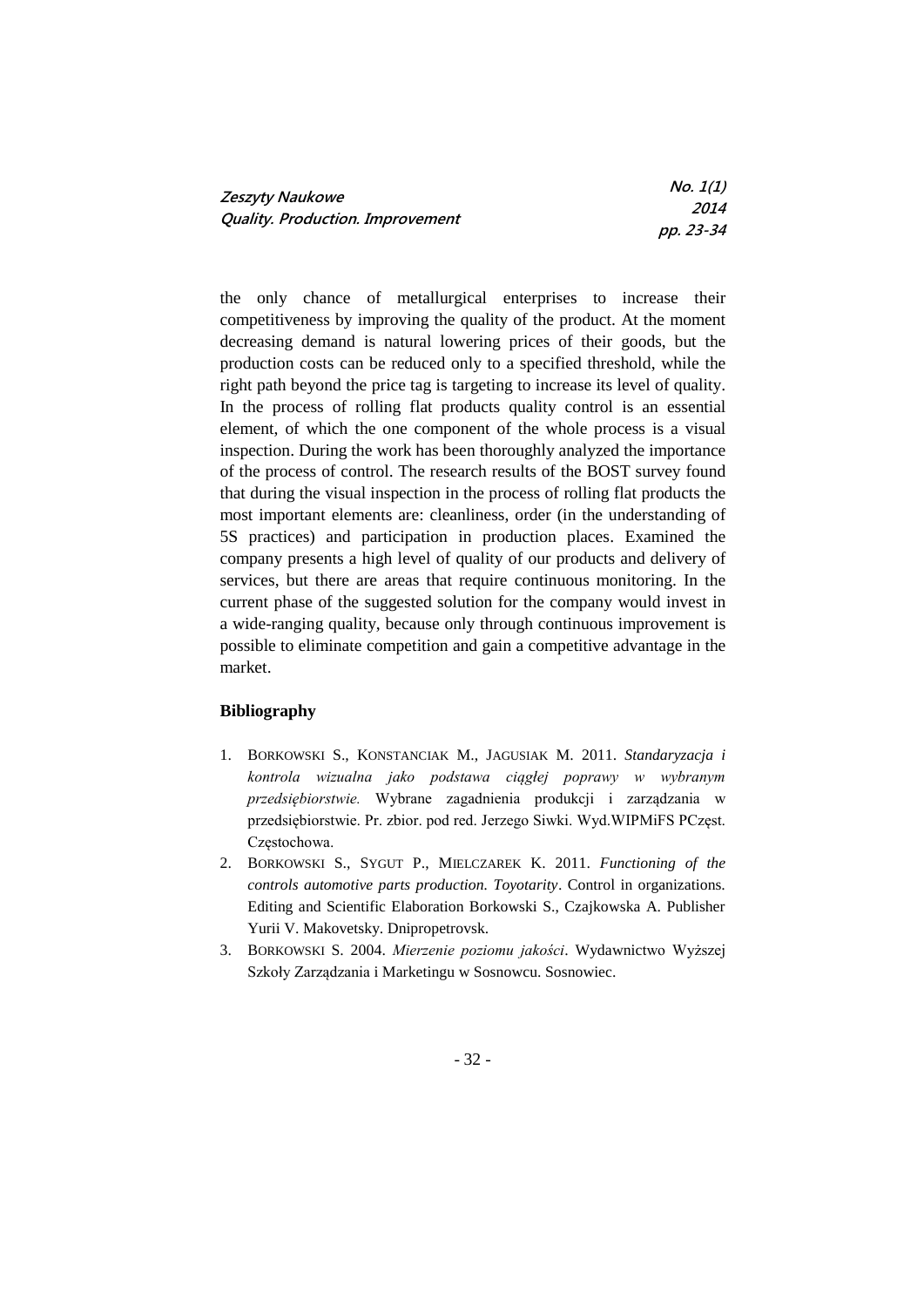| Zeszyty Naukowe                         | No. 1(1)    |
|-----------------------------------------|-------------|
| <b>Quality. Production. Improvement</b> | <i>2014</i> |
|                                         | pp. 23-34   |

- 4. BORKOWSKI S. 2012A. *Toyotaryzm. Wyniki badań BOST*. Wydawnictwo Menedżerskie PTM. Warszawa.
- 5. BORKOWSKI S. 2012B. *Zasady zarządzania Toyoty w pytaniach. Wyniki badań BOST*. Oficyna Wydawnicza PTM. Warszawa.
- 6. DYJA H., MRÓZ S., SYGUT P., SYGUT M. 2012. *Technologia i modelowanie procesu walcowania prętów okrągłych o zawężonej tolerancji wymiarowej.* Wydawnictwo Wydziału Inżynierii Procesowej, Materiałowej i Fizyki Stosowanej Politechniki Częstochowskiej, Seria: Monografie Nr 27.
- 7. HAMROL A. 2008. *Zarządzanie jakością z przykładami*. PWN, Warszawa 2005.
- 8. ŁUNARSKI J. 2008. *Zarządzanie jakością. Standardy i zasady*. Wydawnictwo Naukowo-Techniczne, Warszawa.
- 9. MRÓZ S., LABER K., SYGUT P., DYJA H. 2013. *Analysis of the temperature change over the continuous ingot length on the parameters of round bar rolling process*. METALURGIJA 1, vol. 52, Zagreb, Sijecanj-Ozujak. January-March 2013.
- 10. MRÓZ S., LABER K., SYGUT P., DYJA H. 2012. *Effect of temperature distribution over the feedstock length on the metal plastic flow during rod rolling*. Steel Research International, Proceedings of the 14th Inernational Conference on Metal Forming, Metal Forming 2012, Kraków.
- 11. SYGUT P., KLIMECKA-TATAR D., SZKLARZYK P. 2013. *Round Bars Production Process Improvement Including the Toyota Management Principles*. Toyotarity. Evoluation and Processes'/Products' Improvement. Monograph. Scientific Editors Stanisław Borkowski, Manuela Ingaldi.
- 12. SYGUT P., LABER K., BORKOWSKI S. 2012. *Investigation of the non-uniform temperature distribution on the metallic charge length during round bars rolling process*. MANUFACTURING TECHNOLOGY, JOURNAL FOR SCIENCE, RESEARCH AND PRODUCTION. DECEMBER 2012. Vol. 12, No 13.
- 13. SYGUT P. 2013. *Investigation of influence of non-uniform temperature change on the metallic charge length during industrial plain round bars rolling process*. Quality control meaning in products and processes improvement. Monography. Editing and Scientific Elaboration Stanisław